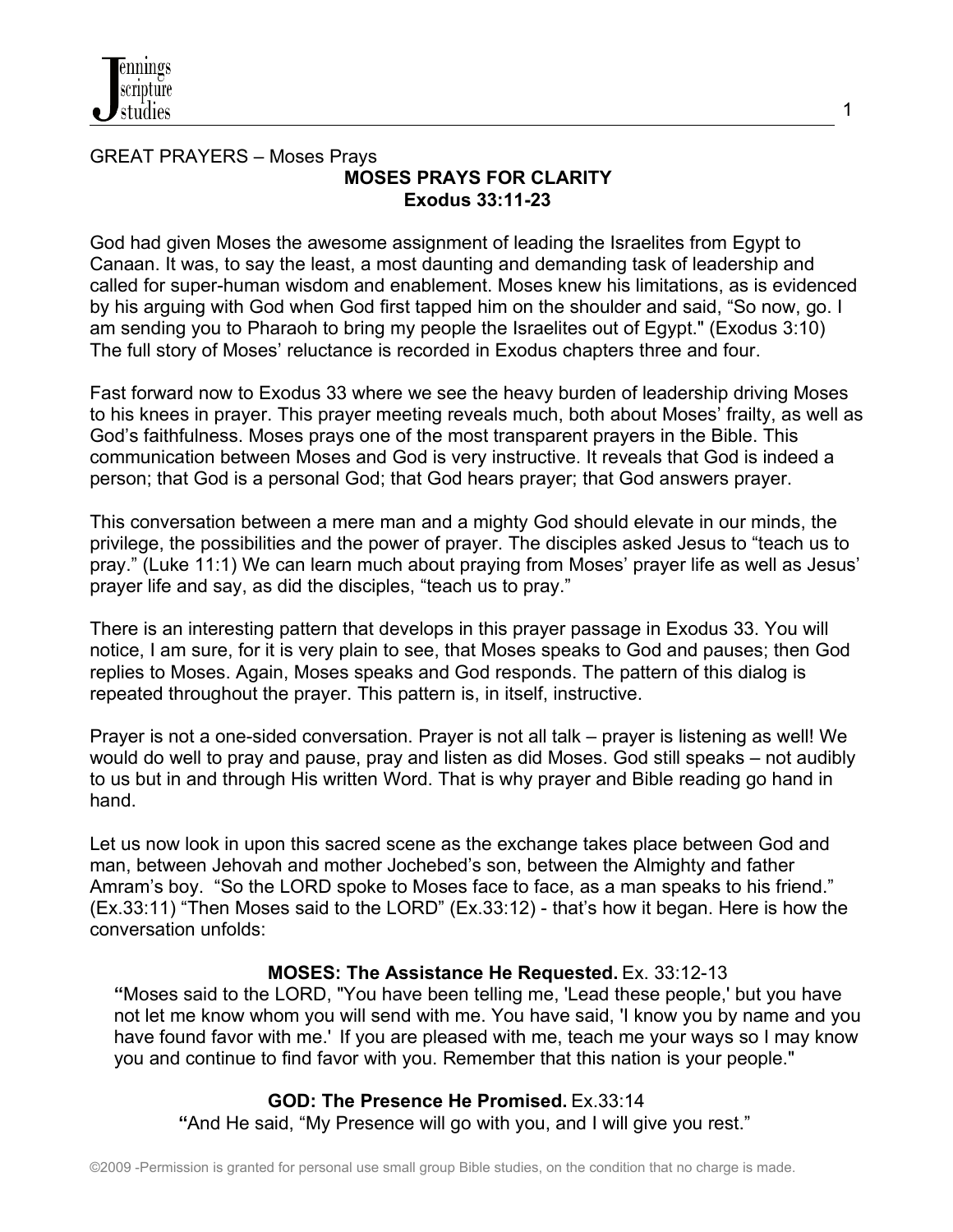

## **MOSES: The Assurance He Required.** Ex.33:15-16

**"**Then Moses said to him, "If your Presence does not go with us, do not send us up from here. How will anyone know that you are pleased with me and with your people unless you go with us? What else will distinguish me and your people from all the other people on the face of the earth?"

## **GOD: The Compliance He Granted.** Ex.33:17

**"**And the LORD said to Moses, "I will do the very thing you have asked, because I am pleased with you and I know you by name."

# **MOSES: The Evidence He Wanted.** Ex. 33:18

"Then Moses said, "Now show me your glory."

# **GOD: The Patience He Exhibited.** Ex.33:19-23

 "And the LORD said, "I will cause all my goodness to pass in front of you, and I will proclaim my name, the LORD, in your presence. I will have mercy on whom I will have mercy, and I will have compassion on whom I will have compassion. But," he said, "you cannot see my face, for no one may see me and live." Then the LORD said, "There is a place near me where you may stand on a rock. When my glory passes by, I will put you in a cleft in the rock and cover you with my hand until I have passed by. Then I will remove my hand and you will see my back; but my face must not be seen."

 **The prayer meeting is ended.** Questions have been asked, clarification has been given, promises have been made and assurance has been received. The man Moses goes on his way to put feet to his prayer.

What an exchange between a mortal man and the mighty God we have been privileged to witness! I have read and re-read this account and each time I come away feeling that I may have intruded upon a very private moment in Moses life; that I may have crossed over an unseen line and entered into an inner-sanctum to which I was not supposed to have access. This is holy ground! And yet, this is a public record of a very private matter. Evidently God wanted to teach us something about Himself and about prayer.

 Moses' holy audacity to verbalize his innermost concerns, his forthrightness, boldness, insistence and utter reliance upon God, mirrored in this prayer, should teach us much about effectual and fervent praying about which James writes in James 5:16. He was reverently comfortable in the Throne Room of Heaven. His example should excite within us a holy enthusiasm regarding our own prayer life; it should encourage us to "carry everything to God in prayer" and to bare our souls, being honest and open with Him who "knows the secrets of the heart" anyway. (Psalm 44:21)

Perhaps the reason we do not profit from prayer as we should is that we do all the talking, informing God about what He already knows, asking God for that which He has already promised to provide for His children. All the while avoiding getting down to the nitty-gritty of dealing with our place in the plan of God as it relates to eternity and the Kingdom of God on earth.